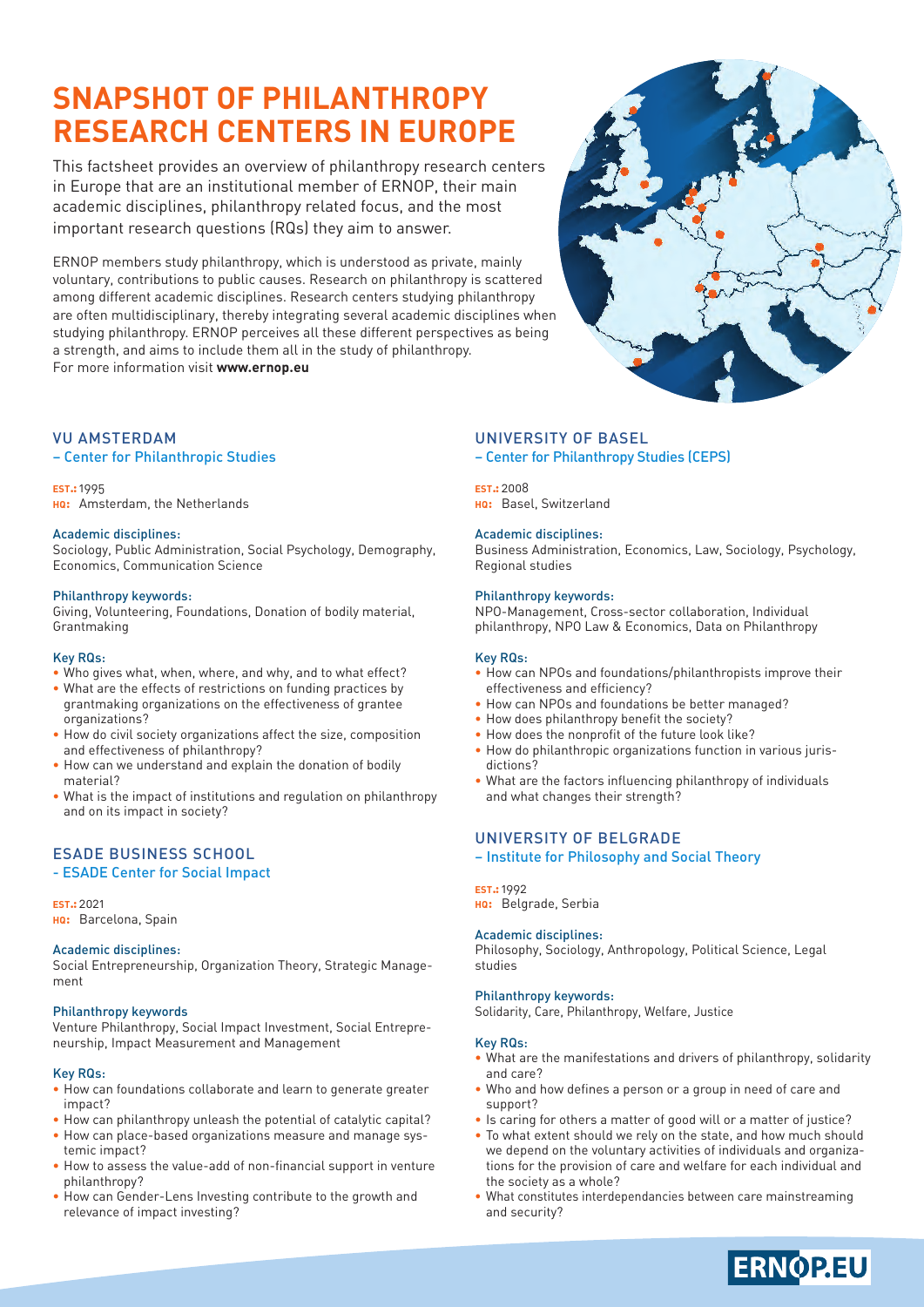### UNIVERSITY OF BIRMINGHAM

#### – Third Sector Research Centre

**est.:** 2009

**hq:** Birmingham, United Kingdom

#### Academic disciplines:

Sociology, Social statistics, History, Geography

#### Philanthropy keywords:

Volunteering, Charitable giving, Third sector organisations, Organisational change and dynamics, Third sector impact

#### Key RQs:

- **•** What underlies geographical variations in the distribution of organisations, givers and volunteers?
- **•** How can we understand processes of change in the roles, responsibilities and relationships of third sector organisations, over various timescales?
- **•** What contribution does the third sector make to the delivery of public services?
- **•** How can we best understand the distinctive impacts of third sector organisations?
- **•** What is the role of charitable contributions to the support of public services?

### MASARYK UNIVERSITY

#### - Centre for Nonprofit Sector Research

**est.:**2003 **hq:** Brno, Czech Republic

#### Academic disciplines:

Economics, Law, Management, Public Administration

#### Philanthropy keywords:

Financial management, Sustainability, Charitable giving, Publicnonprofit patnership, Civil society transformation

#### Key RQs:

- **•** What factors affect the financial sustainability and vulnerability of nonprofit organizations?
- **•** What is the impact of public policies and regulation on the behaviour of the nonprofit organizations?
- **•** What are the specifics of the provision of public services by nonprofit organizations?
- **•** What are the ways of effective internal capacity building of nonprofit organizations in relation to their readiness for crisis situations?

### UNIVERSITY OF KENT

#### – Centre for Philanthropy

**est.:** 2008 **hq:** Canterbury, United Kingdom

### Academic disciplines:

Philanthropic Studies, Social Policy, Sociology

#### Philanthropy keywords:

Major donors, Charitable giving, Fundraising, Voluntary action, Philanthropic citizenship

#### Key RQs:

- What is the role and purpose of philanthropy?
- **•** Who gives, to what causes, and why?
- **•** What qualities and skills underlie successful fundraising?
- How do children and young people learn to give?
- **•** How can public policy best support the philanthropy sector?

### ESSEC BUSINESS SCHOOL

#### – Philanthropy Chair

**est.:** 2011

**HQ:** Cergy, France

### Academic disciplines

Organization Theory, Management, History, Sociology, Social psychology

Impact, Institutionalization, History, Hybridity, Strategy

### Key RQs:

Philanthropy keywords

- **•** What do we know about philanthropy, from an interdisciplinary viewpoint?
- **•** What are the different strategies that philanthropic organizations can adopt?
- **•** How to measure the impact of philanthropy and philanthropic organizations?
- **•** How do philanthropic ideas & practices evolve over time?
- **•** What are the 'new frontiers' of philanthropy?

### COPENHAGEN BUSINESS SCHOOL

- Center for Civil Society Studies

#### **est.:** 2013

**hq:** Copenhagen, Denmark

#### Academic disciplines:

History, Sociology, Organizational science, Philosophy

#### Philanthropy keywords:

The common good, Comparative, Historical, Gift-giving, Reciprocity

#### Key RQs:

- **•** How has philanthropic gift-giving practices (conceptualizing, categorizing & organizing) influenced the development of the welfare state?
- How has the historical changing definitions of "the common good" simultaneously effected philanthropic practices and societal organization?
- How has, from a comparative perspective, private philanthropy's gift-giving been regulated and organized over time?

### UNIVERSITY OF GENEVA

– Geneva Centre for Philanthropy

#### **est.:** 2017

**hq:** Geneva, Switzerland

#### Academic disciplines:

Law, Economics, Management, Affective sciences, Business ethics, Psychology

#### Philanthropy keywords:

Taxation and philanthropy, Social entrepreneurship, Hybrid entities, Artificial intelligence, Diversity and governance of foundation boards

#### Key RQs:

- **•** Why and how to design-tax incentives for the common good?
- **•** Why Social entrepreneurship and Corporate Social Responsability (CSR) could be the key drivers to achieve the Agenda 2030?
- **•** Why do people give?
- How can foundations governance be more efficient?
- **•** What are the use and impact of AI on philanthropy and what can philanthropy do to promote ethical and inclusive AI?

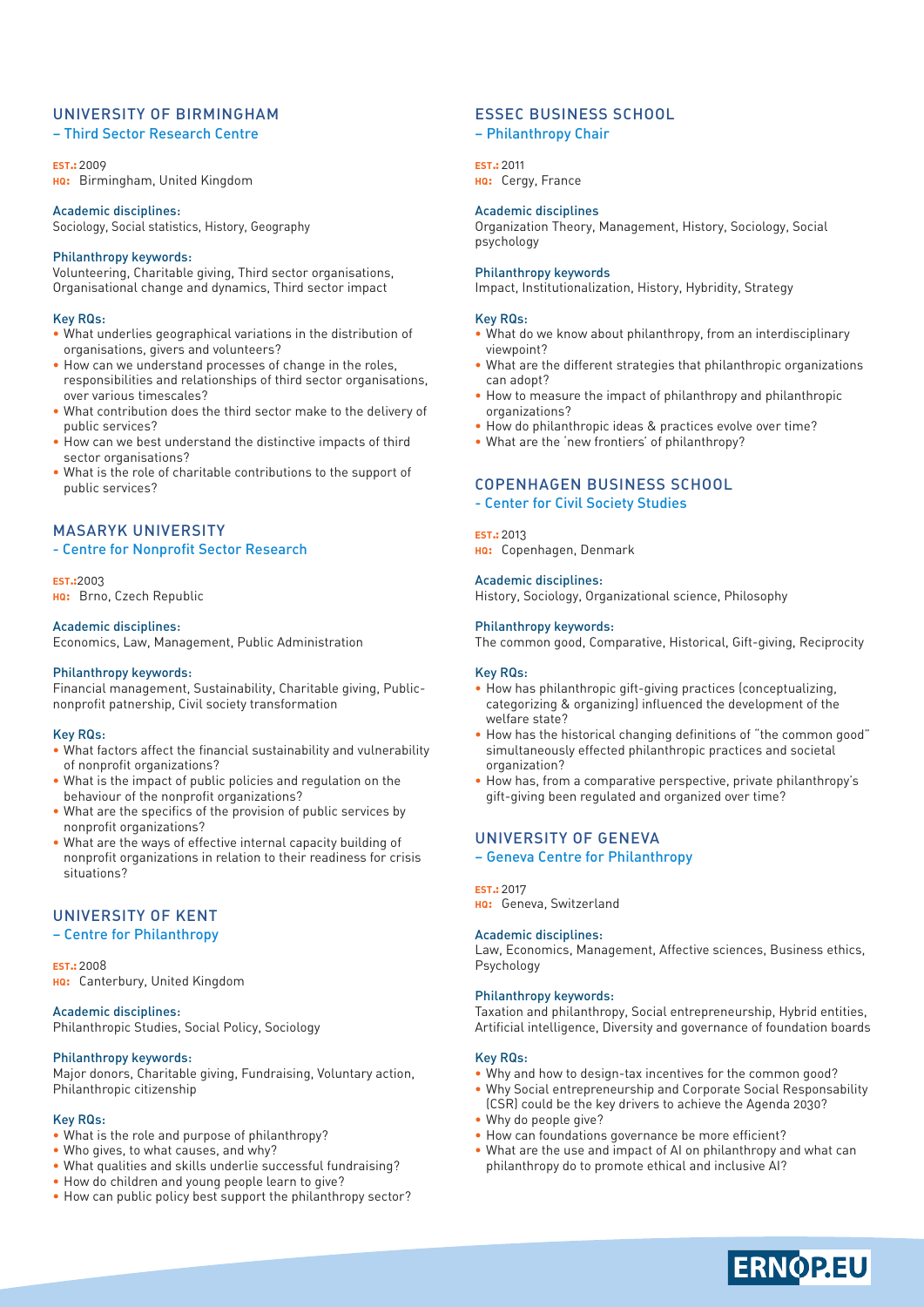#### HAMBURG UNIVERSITY

#### – Chair for management of public, private, and non-profit organizations

**est.:** 2008 **hq:** Hamburg, Germany

#### Academic disciplines:

Business administration, Economics, Sociology, Law

#### Philanthropy keywords:

Relationship marketing, Blood donor marketing, Nonprofit financial management, Refugee integration, Civil society

#### Key RQs:

- Why do blood donors stop giving?
- **•** How do nonprofit organizations build long-term relationships with the next generation of donors?
- **•** What are the service needs of refugees and barriers to integration?
- **•** What pressures keep nonprofit organizations from investing in their organizational infrastructure?
- **•** What does it take to transform prosocial motivation into prosocial behavior?

### HEIDELBERG UNIVERSITY

### – Centre for Social Investment

**est.:** 2006 **hq:** Heidelberg, Germany

#### Academic disciplines:

Sociology, Political science, Economics, Law, Protestant theology, Social geography

#### Philanthropy keywords:

Strategy, Roles of philanthropy, Impact, Partner/grantee perception reporting, Governance, Foundations concepts and historical forms in Europe

#### Key RQs:

- **•** How can we better understand social investments, civil society and namely philanthropy in an international, cross- cultural and inter-temporal perspective?
- **•** How do processes of social innovation work?
- What is the contribution of civil society towards social innovation and social problem-solving?
- **•** How can philanthropic organizations develop high-impact strategies?
- **•** What could a diachronically and cross-culturally sustainable theory of philanthropy look like that combines social science modelling with perspectives from outside Western Europe from the fields of antiquity, regional studies, and religious studies?

### IMD BUSINESS SCHOOL

#### – Debiopharm Chair for Family Philanthropy

#### **est.:** 2017

**hq:** Lausanne, Switzerland

#### Academic disciplines:

Philanthropy, Family Business, Entrepreneurship, Management, Governance

#### Philanthropy keywords:

Family Philanthropy, Family Business, Family Foundation, Family Mission, Family Governance

#### Key RQs:

- What drives enterprising families to give?
- **•** How do enterprising families organize their giving?
- **How can enterprising families give more effectively or become** more efficient at their giving?
- **How can family philanthropists leverage the existing governance** mechanisms to better support their giving?
- **•** How does philanthropy affect the family business, the enterprising family itself and vice-versa?

### UNIVERSITY OF LIÈGE

### – Centre for Social Economy

#### **est.:** 2013

**hq:** Liège, Belgium

### Academic disciplines:

Management, Sociology, Economics

#### Philanthropy keywords:

Social impact, Impact finance, Foundations, Field structuring dynamics, Social entrepreneurship

#### Key RQs:

- How is the field of philanthropy in Belgium evolving?
- What are the focal points and areas of concern in the meeting and collaboration between impact finance and social entrepreneurship?
- **•** How do new philanthropic practices (especially new technologies) impact the non-profit field?
- **•** How can social entrepreneurs better seize the notion of social impact?

#### MAASTRICHT UNIVERSITY

- European Center for Sustainable Finance

#### **est.:** 2007

**hq:** Maastricht, the Netherlands

#### Academic disciplines:

Economics, Sustainable Finance, Behavioral Finance

#### Philanthropy keywords:

Impact, Effective Giving, Sustainable Investments, Giving Behavior, Charity Effectiveness, Redistribution

#### Key RQs:

- What motivates people to give to charities and invest for social return?
- How can we maximize the positive societal impact of donations and investments?
- **•** How do the rich think about redistribution?
- **•** How can charities measure and improve their effectiveness?
- **•** How does money increase happiness?